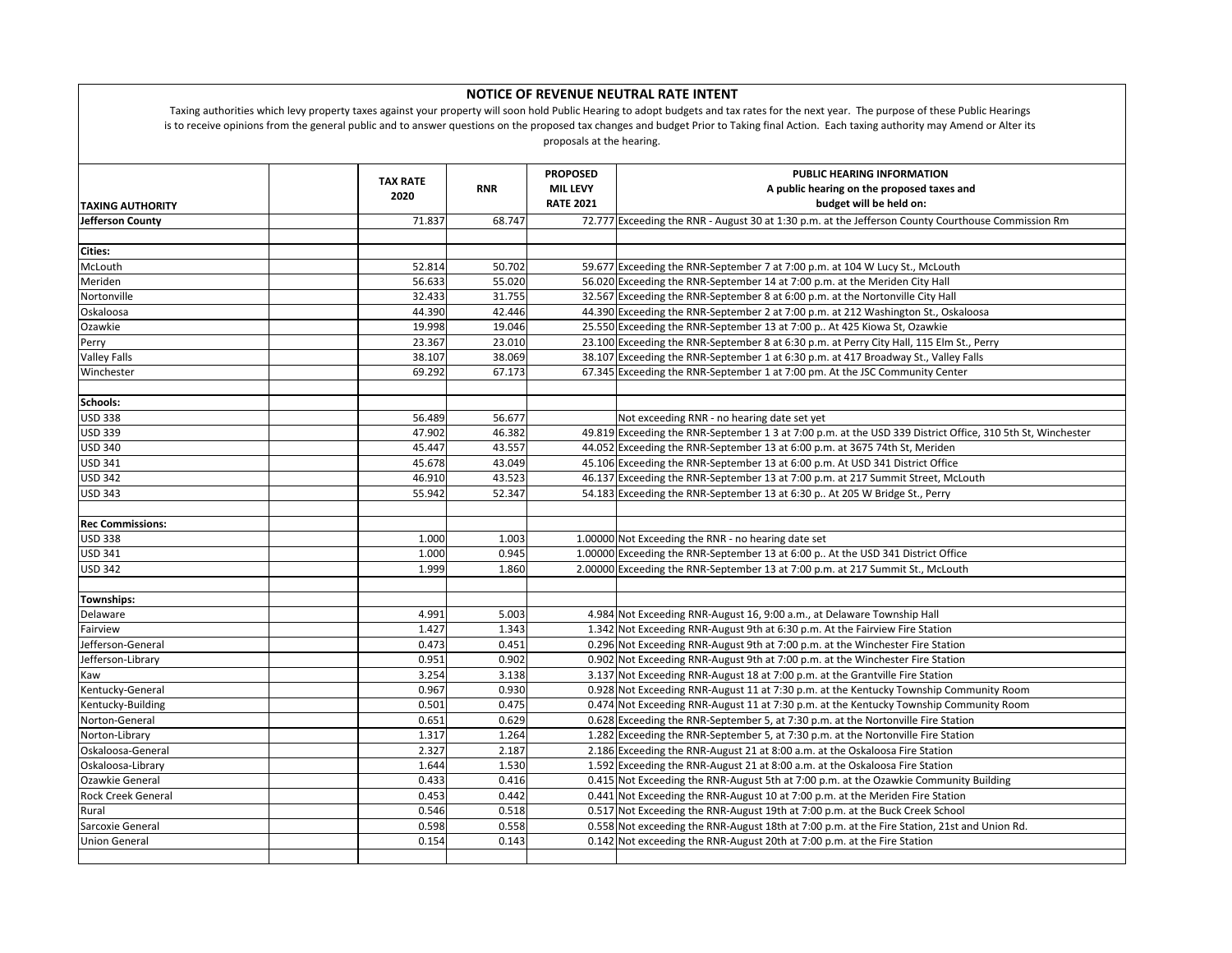| <b>NOTICE OF REVENUE NEUTRAL RATE INTENT</b><br>Taxing authorities which levy property taxes against your property will soon hold Public Hearing to adopt budgets and tax rates for the next year. The purpose of these Public Hearings<br>is to receive opinions from the general public and to answer questions on the proposed tax changes and budget Prior to Taking final Action. Each taxing authority may Amend or Alter its<br>proposals at the hearing. |                             |                  |                                                        |                                                                                                                                         |  |  |  |  |
|------------------------------------------------------------------------------------------------------------------------------------------------------------------------------------------------------------------------------------------------------------------------------------------------------------------------------------------------------------------------------------------------------------------------------------------------------------------|-----------------------------|------------------|--------------------------------------------------------|-----------------------------------------------------------------------------------------------------------------------------------------|--|--|--|--|
| <b>TAXING AUTHORITY</b>                                                                                                                                                                                                                                                                                                                                                                                                                                          | <b>TAX RATE</b><br>2020     | <b>RNR</b>       | <b>PROPOSED</b><br><b>MIL LEVY</b><br><b>RATE 2021</b> | PUBLIC HEARING INFORMATION<br>A public hearing on the proposed taxes and<br>budget will be held on:                                     |  |  |  |  |
| <b>Fire Districts:</b>                                                                                                                                                                                                                                                                                                                                                                                                                                           |                             |                  |                                                        |                                                                                                                                         |  |  |  |  |
| Kaw Fire #1                                                                                                                                                                                                                                                                                                                                                                                                                                                      | 5.556                       | 5.359            |                                                        | 5.357 Not Exceeding RNR-August 18 at 7:00 p.m. at the Grantville Fire Station                                                           |  |  |  |  |
| Kentucky Fire #2                                                                                                                                                                                                                                                                                                                                                                                                                                                 | 3.437                       | 3.258            |                                                        | 3.256 Not Exceeding RNR-August 11 at 7:30 p.m. at the Kentucky Township Community Room                                                  |  |  |  |  |
| Rural Fire #3                                                                                                                                                                                                                                                                                                                                                                                                                                                    | 2.637                       | 2.497            |                                                        | 2.496 Not Exceeding the RNR-August 19th at 7:00 p.m. at the Buck Creek School                                                           |  |  |  |  |
| Sarcoxie Fire #4                                                                                                                                                                                                                                                                                                                                                                                                                                                 | 4.173                       | 3.894            |                                                        | 3.893 Not exceeding the RNR-August 18th at 7:00 p.m. at the Fire Station, 21st and Union Rd.                                            |  |  |  |  |
| Rock Creek Fire #5                                                                                                                                                                                                                                                                                                                                                                                                                                               | 5.192                       | 5.009            |                                                        | 5.008 Not Exceeding the RNR-August 10 at 7:00 p.m. at the Meriden Fire Station                                                          |  |  |  |  |
| Fairview Fire #6                                                                                                                                                                                                                                                                                                                                                                                                                                                 | 7.902                       | 7.530            |                                                        | 7.529 Not Exceeding the RNR-August 9th at 6:30 p.m. At the Fairview Fire Station                                                        |  |  |  |  |
| Ozawkie Fire #7                                                                                                                                                                                                                                                                                                                                                                                                                                                  | 7.205                       | 6.861            |                                                        | 7.464 Exceeding the RNR-September 2 at 7:00 p.m. at the Ozawkie Community Room                                                          |  |  |  |  |
| Oskaloosa Fire #8                                                                                                                                                                                                                                                                                                                                                                                                                                                | 4.625                       | 4.348            |                                                        | 3.754 Not Exceeding the RNR-August 21, at 8:00 a.m. at the Oskaloosa Fire Station                                                       |  |  |  |  |
| Union Fire #9                                                                                                                                                                                                                                                                                                                                                                                                                                                    | 3.053                       | 2.835            |                                                        | 2.995 Exceeding the RNR-August 20th at 7:00 p.m. at the Fire Station                                                                    |  |  |  |  |
| Jefferson Fire #10                                                                                                                                                                                                                                                                                                                                                                                                                                               | 2.894                       | 2.754            |                                                        | 2.753 Not Exceeding the RNR-August 9th at 7:00 p.m. at the Winchester Fire Station                                                      |  |  |  |  |
| Delaware Fire #11                                                                                                                                                                                                                                                                                                                                                                                                                                                | 4.897                       | 4.920            |                                                        | 4.920 Not Exceeding the RNR-August 24 at 7:10 p.m. at the Fire Station, 210 Louisa St, Valley Falls                                     |  |  |  |  |
| Norton Fire #12                                                                                                                                                                                                                                                                                                                                                                                                                                                  | 1.245                       | 1.243            |                                                        | 1.705 Exceeding the RNR-September 5, at 7:30 p.m. at the Nortonville Fire Station                                                       |  |  |  |  |
|                                                                                                                                                                                                                                                                                                                                                                                                                                                                  |                             |                  |                                                        |                                                                                                                                         |  |  |  |  |
| Delaware #10 Watershed                                                                                                                                                                                                                                                                                                                                                                                                                                           | 1.017                       | 0.971            |                                                        | 2.014 Exceeding the RNR-August 26 at 7:00 p.m. at the Watershed Office 125 W 4th, Holton                                                |  |  |  |  |
| <b>Thomsonville #6 Watershed</b>                                                                                                                                                                                                                                                                                                                                                                                                                                 | 2.880                       | 2.868            |                                                        | 3.788 Exceeding the RNR - august 24 at 5:00 p.m. at the Jefferson County Courthouse                                                     |  |  |  |  |
|                                                                                                                                                                                                                                                                                                                                                                                                                                                                  |                             |                  |                                                        |                                                                                                                                         |  |  |  |  |
| <b>Meadowlark Extension</b>                                                                                                                                                                                                                                                                                                                                                                                                                                      | 1.805                       | 1.725            |                                                        | 1.700 Not Esceeding the RNR - no hearing Date set yet                                                                                   |  |  |  |  |
|                                                                                                                                                                                                                                                                                                                                                                                                                                                                  |                             |                  |                                                        |                                                                                                                                         |  |  |  |  |
| Library District #1                                                                                                                                                                                                                                                                                                                                                                                                                                              | 6.106                       | 5.922            |                                                        | 8.141 Exceeding the RNR-August 30 at 6:00 p.m. at the Meriden-Ozawkie Library                                                           |  |  |  |  |
|                                                                                                                                                                                                                                                                                                                                                                                                                                                                  |                             |                  |                                                        |                                                                                                                                         |  |  |  |  |
| <b>Improvement Districts:</b>                                                                                                                                                                                                                                                                                                                                                                                                                                    |                             |                  |                                                        |                                                                                                                                         |  |  |  |  |
| Lakeside Village Improvement Dst<br>Lakewood Hills Improvement Dst                                                                                                                                                                                                                                                                                                                                                                                               | 13.059<br>52.320            | 12.435<br>50.916 |                                                        | 12.435 Not Exceeding the RNR-July 30 at 10:00 a.m. at Lakeside Village District Office<br>Not Exceeding the RNR-no hearing date set yet |  |  |  |  |
| Lakeshore Estates Improvement Dist                                                                                                                                                                                                                                                                                                                                                                                                                               | no levy-special assessments |                  |                                                        |                                                                                                                                         |  |  |  |  |
|                                                                                                                                                                                                                                                                                                                                                                                                                                                                  |                             |                  |                                                        |                                                                                                                                         |  |  |  |  |
| <b>Drainage Districts:</b>                                                                                                                                                                                                                                                                                                                                                                                                                                       |                             |                  |                                                        |                                                                                                                                         |  |  |  |  |
| Grantville                                                                                                                                                                                                                                                                                                                                                                                                                                                       | 2.312                       | 2.118            |                                                        | 2.117 Not exceeding the RNR - August 16 at 3:00 p.m. in the Courthouse Commission Room                                                  |  |  |  |  |
| Kaw-Delaware                                                                                                                                                                                                                                                                                                                                                                                                                                                     | 1.865                       | 1.745            |                                                        | 1.744 Not exceeding the RNR - August 16 at 3:00 p.m. in the Courthouse Commission Room                                                  |  |  |  |  |
| <b>Muddy Creek</b>                                                                                                                                                                                                                                                                                                                                                                                                                                               | 1.760                       | 1.640            |                                                        | 1.639 Not exceeding the RNR - August 16 at 3:00 p.m. in the Courthouse Commission Room                                                  |  |  |  |  |
| Hutchinson Ditch                                                                                                                                                                                                                                                                                                                                                                                                                                                 | 0.848                       | 0.830            |                                                        | 0.830 Not exceeding the RNR - August 16 at 3:00 p.m. in the Courthouse Commission Room                                                  |  |  |  |  |
| Kaw Half Breed                                                                                                                                                                                                                                                                                                                                                                                                                                                   | 0.707                       | 0.672            |                                                        | 0.672 Not exceeding the RNR - August 16 at 3:00 p.m. in the Courthouse Commission Room                                                  |  |  |  |  |
| Stonehouse                                                                                                                                                                                                                                                                                                                                                                                                                                                       | 1.590                       | 1.511            |                                                        | 1.511 Not exceeding the RNR - August 16 at 3:00 p.m. in the Courthouse Commission Room                                                  |  |  |  |  |
|                                                                                                                                                                                                                                                                                                                                                                                                                                                                  |                             |                  |                                                        |                                                                                                                                         |  |  |  |  |
| Cemeteries:                                                                                                                                                                                                                                                                                                                                                                                                                                                      |                             |                  |                                                        |                                                                                                                                         |  |  |  |  |
| Bloomfield                                                                                                                                                                                                                                                                                                                                                                                                                                                       | 2.338                       | 2.091            |                                                        | 2.091 Not exceeding the RNR - August 16 at 3:00 p.m. in the Courthouse Commission Room                                                  |  |  |  |  |
| <b>Buster</b>                                                                                                                                                                                                                                                                                                                                                                                                                                                    | 0.783                       | 0.702            |                                                        | 0.701 Not exceeding the RNR - August 16 at 3:00 p.m. in the Courthouse Commission Room                                                  |  |  |  |  |
| Fairview                                                                                                                                                                                                                                                                                                                                                                                                                                                         | 1.458                       | 1.276            |                                                        | 1.275 Not exceeding the RNR - August 16 at 3:00 p.m. in the Courthouse Commission Room                                                  |  |  |  |  |
| Fowler                                                                                                                                                                                                                                                                                                                                                                                                                                                           | 1.079                       | 1.017            |                                                        | 1.017 Not exceeding the RNR - August 16 at 3:00 p.m. in the Courthouse Commission Room                                                  |  |  |  |  |
| Gragg Chapel                                                                                                                                                                                                                                                                                                                                                                                                                                                     | 0.561                       | 0.510            |                                                        | 0.509 Not exceeding the RNR - August 16 at 3:00 p.m. in the Courthouse Commission Room                                                  |  |  |  |  |
| Grantville                                                                                                                                                                                                                                                                                                                                                                                                                                                       | 0.639                       | 0.590            |                                                        | 0.820 Exceeding the RNR - August 24, 3:20 p.m. at the Courthouse Commission Room                                                        |  |  |  |  |
| Hardy Oak                                                                                                                                                                                                                                                                                                                                                                                                                                                        | 0.322                       | 0.293            |                                                        | 0.292 Not exceeding the RNR - August 16 at 3:00 p.m. in the Courthouse Commission Room                                                  |  |  |  |  |
| <b>Hull Grove</b>                                                                                                                                                                                                                                                                                                                                                                                                                                                | 0.978                       | 0.919            |                                                        | 0.918 Exceeding the RNR - August 24 at 3:00 p.m. at the Courthouse Commission Room                                                      |  |  |  |  |